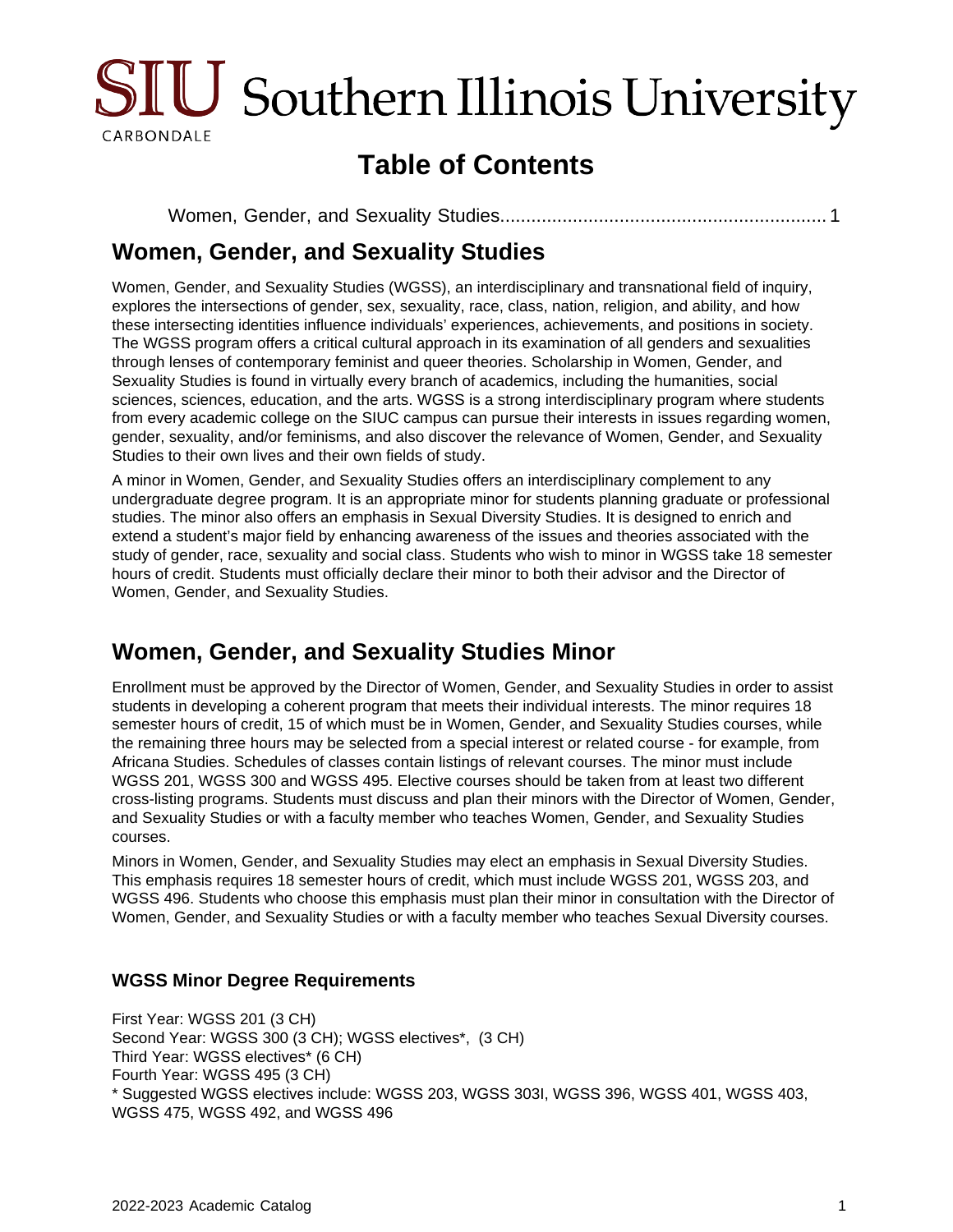#### **WGSS Minor - Sexual Diversity Studies Emphasis Degree Requirements**

First Year: WGSS 201 (3 CH) Second Year: WGSS 203 (3 CH); WGSS electives\* (3 CH) Third Year: WGSS electives\* (6 CH) Fourth Year: WGSS 496 (3 CH) \*Suggested WGSS electives include: WGSS 300, WGSS 396, WGSS 437, WGSS 401, WGSS 403, WGSS 475, WGSS 492 and WGSS 495.

### **Women, Gender, and Sexuality Studies Courses**

**WGSS200 - Women in French and Francophone Literatures** (University Core Curriculum) (Same as FR 200) This course offers a study of the representation of women in 20th century French and Francophone literatures. The class will study female characters as they are represented in novels, short stories and essays of contemporary French and Francophone writers, and will analyze the development of women as characters from a psychological, sociological, and literary point of view. All readings and lectures are in English. Credit Hours: 3

**WGSS201 - Multicultural Perspectives on Women, Gender and Sexuality** (University Core Curriculum) This interdisciplinary and multicultural survey course covers important issues of women, gender and sexuality studies in the United States. Topics include language, media, education, family, labor, politics, literature, and the arts. Within each topic, issues of race, class, ability, and other intersecting aspects of identity are also addressed. Credit Hours: 3

**WGSS203 - Introduction to Sexual Diversity Studies** An interdisciplinary examination of sexual diversity, including discussion of major concepts and theories of sexual identity and sexual politics, application in various disciplines, and intersections with race, class, and ability. Credit Hours: 3

**WGSS223 - Introduction to Gender and Society** (University Core Curriculum) (Same as SOC 223) [IAI Course: S7 904D] Examines several theories on gender. Exposes patterns of gendered behaviors, gendered institutions, gendered expectations, and gender inequality. Uses a sociological lens to make sense of the gendered world and to examine the evidence that underlie scholarly arguments and perspectives. Credit Hours: 3

**WGSS225 - Women in Literature** (University Core Curriculum course) (Same as ENGL 225) [IAI Course: H3 911D] Examines the ways in which women are portrayed in literature, especially in twentiethcentury novels, drama, short fiction, and poetry written by women. Prerequisite: ENGL 102 or ENGL 120. Satisfies University Core Curriculum Multicultural requirement in lieu of ENGL 205. Credit Hours: 3

**WGSS233 - Psychology of Gender in Diverse Contexts** (Same as PSYC 233) (University Core Curriculum) The course examines how gender affects all aspects of our lives at the individual, societal and cultural levels. It will cover psychological theories and topics related to gender, and will examine issues of diversity, such as race/ethnicity, class, sexuality, disability, and age as they interact with gender. Credit Hours: 3

**WGSS286 - Intimate Relationships and Family Development** (Same as CI 227) (University Core Curriculum) [IAI Course: S7 902] This course will explore topics related to intimate relationships, including attraction, communication, dating, cohabitation, marriage and conflict. Study of changing patterns in family living throughout the family life cycle and the dynamic relationships within families. Students will critically evaluate current theory and research concerning the elements of family relationships. Credit Hours: 3

**WGSS298 - Multicultural Applied Experience Option** (University Core Curriculum) An applied experience, service-oriented credit in U.S. American diversity involving interaction with those exemplifying life experiences centering on women's issues, organizations, services, etc. Students should consult the Women, Gender, and Sexuality Studies Program staff to discuss placement options and supervision.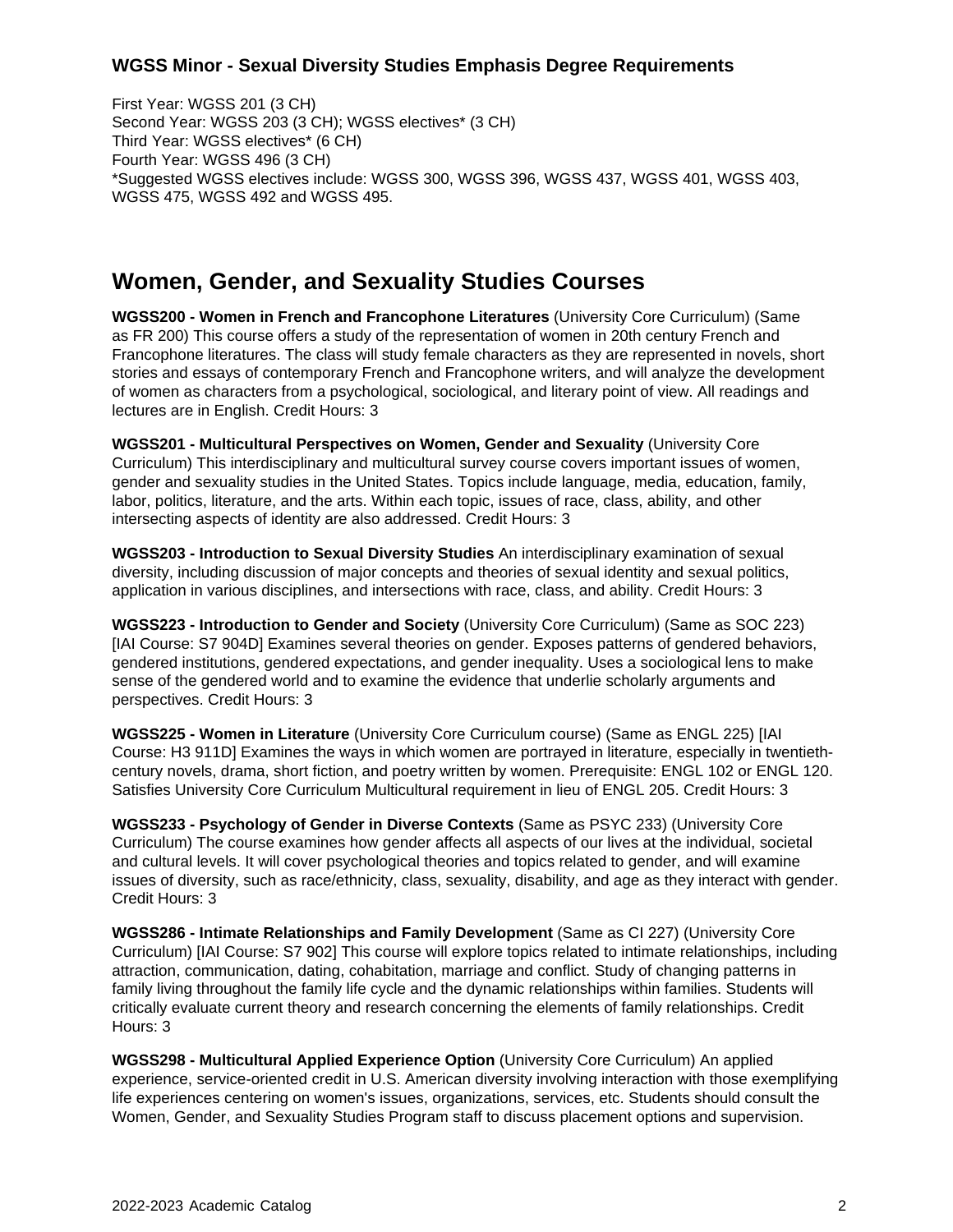Special approval needed from the Women, Gender, and Sexuality Studies Director. Not for graduate credit. Credit Hours: 3

**WGSS300 - Feminist Theories** This course is an introduction to feminist social and political theory. The course covers the definition of feminism and feminist theory, the development of multiple perspectives within social and historical contexts, and major debates within feminism. Prerequisite: WGSS 201 or consent of the instructor. Credit Hours: 3

**WGSS301I - Women in Science, Engineering, and Technology** (University Core Curriculum) This course will explore the historical contributions of women and challenges they faced as they entered educational programs and careers in various fields of engineering, science, and technology. The course will also consider the current status of women in these fields. Credit Hours: 3

**WGSS302 - Women and Leadership: Government, Law, and Business** This course will explore the contributions of women and challenges they faced entering politics, law, and business. The course will also consider the historical and current status of women in these fields. Emphasis varies by instructor. Credit Hours: 3

**WGSS303I - Women, Blues, and Literature** (Same as AFR 303I, MUS 303I) (University Core Curriculum) Explores traditional aesthetic processes of the blues as a mode of self expression. Examines the images/voices projected by vaudeville blues women (1920s/30s), along with various manifestations/ extensions instrumental and vocal, musical, and literary-from fiction and poetry to jazz, R&B, and rap. Indepth analysis of blues music and literature. Credit Hours: 3

**WGSS304 - Women in Media, Literature, Art, and Performance** This course will explore the contributions of women and challenges they have faced in the art world-visual, literary, media, and performance. The course will also consider the historical and current status of women in these fields. Emphasis varies with instructor. Credit Hours: 3

**WGSS307I - Women in the Visual Arts: Social and Educational Contexts** (Same as AD 307I) (University Core Curriculum) This interdisciplinary course examines women's lives as artists, visual representations of women, and issues of gender distinction in the history of Western art from the medieval period to the present. From perspectives that include social history and cultural anthropology as well as both traditional and feminist art history, the course considers the ways in which the experiences of women and opportunities available to them have historically differed from those of men. The course examines how such differences have affected the emphases, subject matter, and traditions of women's art as well as the ways in which women have been represented. Credit Hours: 3

**WGSS314 - Love, Sex, Gender and Philosophy** (Same as PHIL 314) A survey of philosophical approaches to love, sex, and gender. A philosophical inquiry into the representation of love, sex, and gender, including materials that combine text, words, and images. The course studies an ancient philosophy text on love, a classical text of twentieth-century feminist philosophy, and critiques of feminism that draw on the life of gender, sexuality, and race. It questions the nature and possibilities of love. Credit Hours: 3

**WGSS315 - Global Perspectives on Sexual Diversity** (Same as SOC 307) This course explores sexual diversity within different hegemonic heterosexual cultures, worldwide. Using insight from historical and sociological analysis, the contemporary development of social movements for lesbians, gays, and bisexuals and their oppositional forces is analyzed, and consequent cultural changes that have resulted from the confrontation of these forces are examined. Credit Hours: 3

**WGSS320I - Language, Gender, and Power** (University Core Curriculum) (Same as LING 320I) This course looks at language practices and men and women from different cultures in terms of how speech reflects and shapes their social identities. Perspectives from the fields of linguistics, anthropology, psychology, sociology, and communication studies will be used. Credit Hours: 3

**WGSS321 - Reproduction and Sexuality** (Same as PHSL 320) Comprehensive course examining the physiological basis of mammalian reproduction and the behavioral aspects of sexuality. Human sexuality and reproductive function is the primary focus. Topics include hormonal control, anatomy, ovulation, sexual response and behavior, fertilization, pregnancy, and parturition. Human specific topics include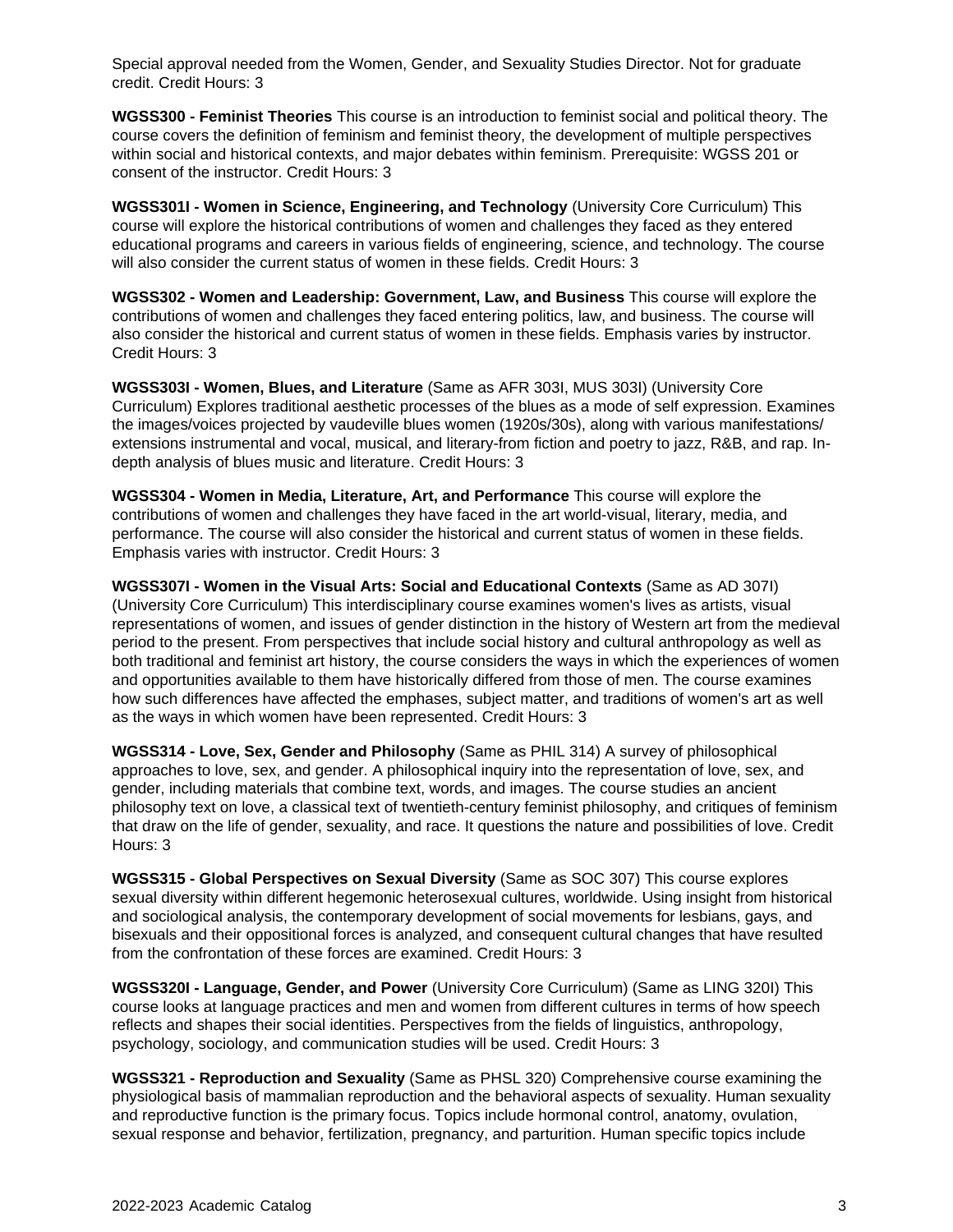reproductive medicine, STDs, paraphilias, birth control and infertility. Prerequisite: BIOL 200A or BIOL 211. Credit Hours: 3

**WGSS341 - Psychology of Women** (Same as PSYC 333) An examination of empirical evidence on the biological, psychological, and social functioning of women, describing women's roles, the genetic versus social determinants of women's behavior, and the implications for women's potential. Prerequisite: PSYC 102 or consent of instructor. Credit Hours: 3

**WGSS348 - Women and Gender History** (Same as HIST 324) Survey of women and gender history. Chronology and focal themes will vary with instructor. Credit Hours: 3

**WGSS356 - US Women's History** (Same as HIST 356) This course will survey the role of women in US history from colonial times to the present. Students will be introduced to contributions made by women to US society, politics, and cultures. Credit Hours: 3

**WGSS357 - Women and Work in the United States** (Same as HIST 357) An introduction to the diversity of women's experiences as workers in the home, the household economy, and the labor market segregated by race, ethnicity, and gender. Credit Hours: 3

**WGSS360 - American Rural History** (Same as HIST 360) An examination of America's rural history from the 17th to the 20th century, focusing especially on social and economic relationships and attitudes, the role of ethnicity and gender, environmental and technological issues, agrarian radicalism, and governmental activities. Credit Hours: 3

**WGSS396 - Special Topics in Sexual Diversity Studies** Consideration of a topic of interest in sexual diversity studies not offered through regular course listings. Credit Hours: 3

**WGSS401 - Contemporary Feminisms in Global Contexts** This course discusses theories and practices of third wave feminism from a national and global perspective. We will discuss ways third wave feminism is being talked about and understood by others and ourselves. The selected readings offer a range of voices and articulation of third wave feminism including United States, post-colonial, transnational, queer, multicultural, theoretical, and practical. The course is heavy on reading. By the end of this course students should be able to express their understanding of third wave feminism. Credit Hours: 3

**WGSS403 - Masculinity in the United States** This course is a readings-based seminar covering concepts of masculinity in the United States. The readings cover cultural as well as identity elements of what being a "man" means (and how that definition has changed over time and contexts), historical as well as contemporary understandings of masculinity. Credit Hours: 3

**WGSS406A - Gender, Family and Sexuality in Pre-Modern Europe** (Same as HIST 406A) A discussion of the history of the family, creation of gender roles, and importance of sexuality from medieval times to the French Revolution. Credit Hours: 3

**WGSS406B - Gender, Family and Sexuality in Modern Europe** (Same as HIST 406B) From the French Revolution. A discussion of the history of family, creation of gender roles, and importance of sexuality from the French Revolution to the present. Fulfills the CoLA Writing-Across-the-Curriculum (WAC) requirement. Credit Hours: 3

**WGSS407 - Sociology of Sexuality** (Same as SOC 407) Examines a range of social issues related to human sexuality and the interaction between sexuality and other social processes. Emphasis is on the relevant concepts, theories, and methods in the field of sexual studies, the social and historical construction of sexuality, and the ways in which social characteristics shape sexual behaviors and desires, sexual variation, including its causes and consequences, how basic social institutions affect the rules governing sexuality, the major moral and political controversies that surround sexuality, and the "dark side" of sexual life. Credit Hours: 3

**WGSS410 - Transcending Gender** (Same as ANTH 410L) How do humans become male and female in different societies? Can men become women and women become men? What other gender possibilities exist? Is male dominance universal? What are the sources of male and female power and resistance? Do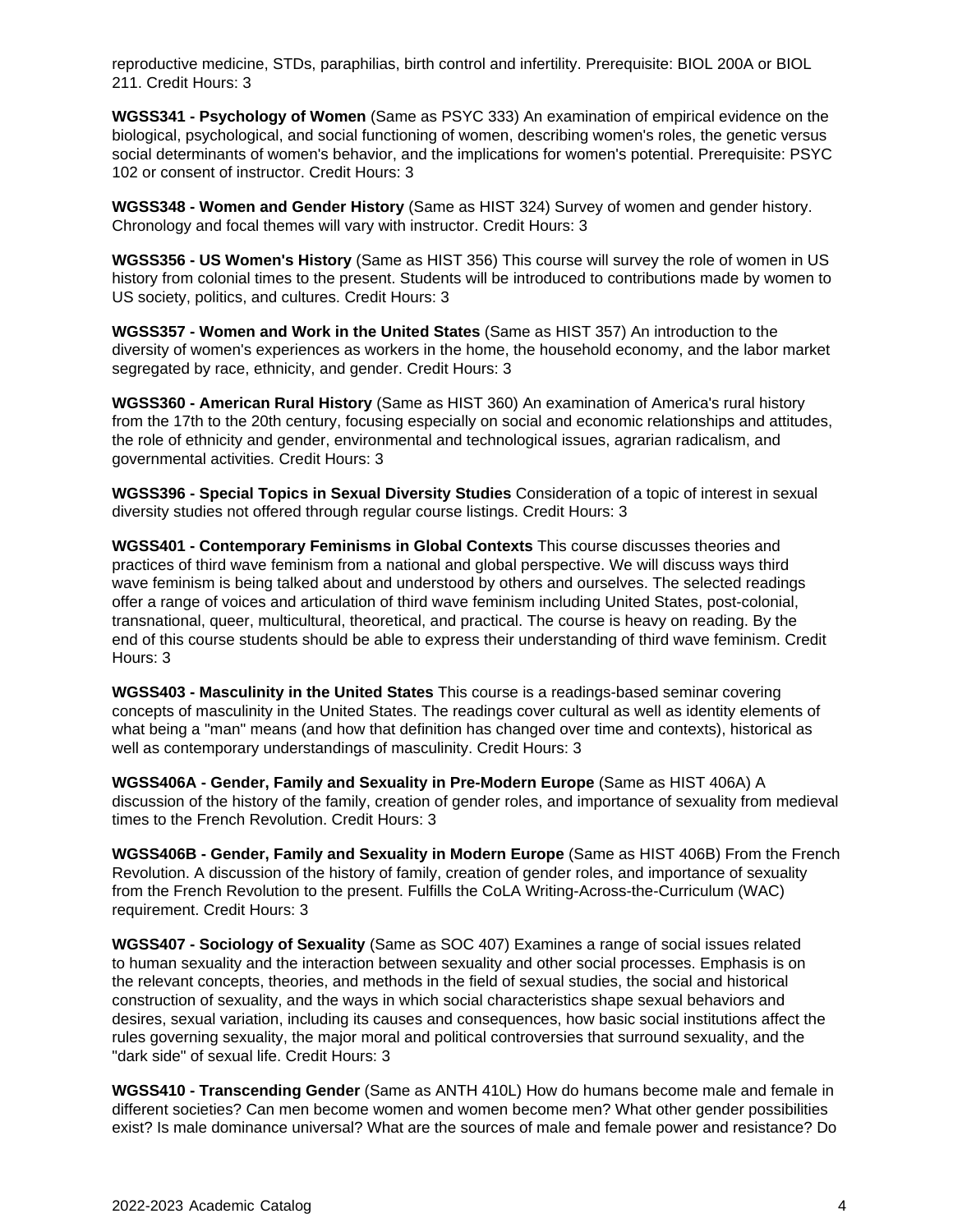women have a separate culture? What are the relationships between gender, militarism, and war? These and other questions will be examined in cross-cultural perspective. Credit Hours: 3

**WGSS411 - Human Sexuality** (Same as PH 410) Provides detailed information on dimensions of sexuality; characteristics of healthy sexuality; anatomy and physiology; gender roles; relationships; sexually transmitted infections/diseases; contraceptive issues and concerns; sexual victimizations; and sexuality through the life cycle. Credit Hours: 3

**WGSS415 - Topics in Gender, Sexuality, and Communication** (Same as CMST 415) An exploration of advanced theories and research in gender and sexuality from communication perspectives. Course may be repeated when topics vary. Credit Hours: 3

**WGSS416 - Black Feminist Thought as Theory and Praxis** (Same as AFR 416, CMST 416) Explore the roots, contemporary manifestations, and current embodiments of black feminist thought. Explore the works of black women to engage in critical thinking and thoughtful dialogue that positions the valuable knowledge, experiences, and perspectives of women of color at the center of inquiry while simultaneously discovering spaces for multicultural alliances. Prerequisite: CMST 301I or CMST 341 or consent of instructor. Credit Hours: 3

**WGSS426 - Gender, Culture and Language** (Same as ANTH 426 and LING 426) This course is designed for students who have had some exposure to gender studies. It will focus on readings in language and gender in the fields of anthropological and socio-linguistics. Issues to be addressed are the differences between language use by men/boys and women/girls, how these differences are embedded in other cultural practices, and the various methodologies and theories that have been used to study gendered communication. Credit Hours: 3

**WGSS437 - Lesbian and Gay History in the Modern United States** (Same as HIST 437) This course explores the social, political, and cultural history of lesbians, gay men, and other sexual and gender minorities in the United States from the turn of the twentieth century to the present. Themes to be taken up in the class include: the emergence of heterosexuality and homosexuality as distinct categories of identity; the intersection between sexual identity and identities of race, class, gender, and ethnicity; the relationship between homosexuality and transgenderism; the movement for gay liberation; the creation of lesbian and gay urban and rural subcultures; representations of homosexuality in popular culture; anti-gay backlash; and AIDS. Credit Hours: 3

**WGSS438 - Women and the Law** (Same as POLS 438) The course is an advanced seminar in public law with a focus on gender, law, and society. The course will engage with issues in feminist legal practice and the development of legal theories regarding gender. We will interrogate the relationship between theory and practice and the ways in which feminist jurisprudence has taken shape in the dynamics of this relationship. POLS 114 and 230 recommended prerequisites. Credit Hours: 3

**WGSS440 - Queer Visual Culture** (Same as CIN 469) Course discusses aspects of the aesthetics, history, theory, and politics of media representations of gender and sexuality. Cultural texts from one or a combination of media forms, genres, historical periods, and platforms will inform the historical and theoretical consideration of media representations of gender and sexual variation with a special interest on their bearings upon the present moment. May be repeated if topics vary. Credit Hours: 3

**WGSS442 - Sociology of Gender** (Same as SOC 423) Examines social science theory and research on gender issues and contemporary roles of men and women. The impact of gender on social life is examined on the micro level, in work and family roles, in social institutions, and at the global, crosscultural level. Credit Hours: 3

**WGSS446 - Gender and Global Politics** (Same as POLS 456) An advance course examining gender systems and women's situations across cultures and countries. This course also studies the impact globalization has had on gender issues by looking at women's activism at international and transnational levels. Topics covered include women's political representation, gender and culture, women's social movements, gender and development, and gendered policy issues. Credit Hours: 3

**WGSS448 - Gender and Family in Modern US History** (Same as HIST 448) This course explores the history of gender and the family in the United States from the late 19th century to the present. Themes to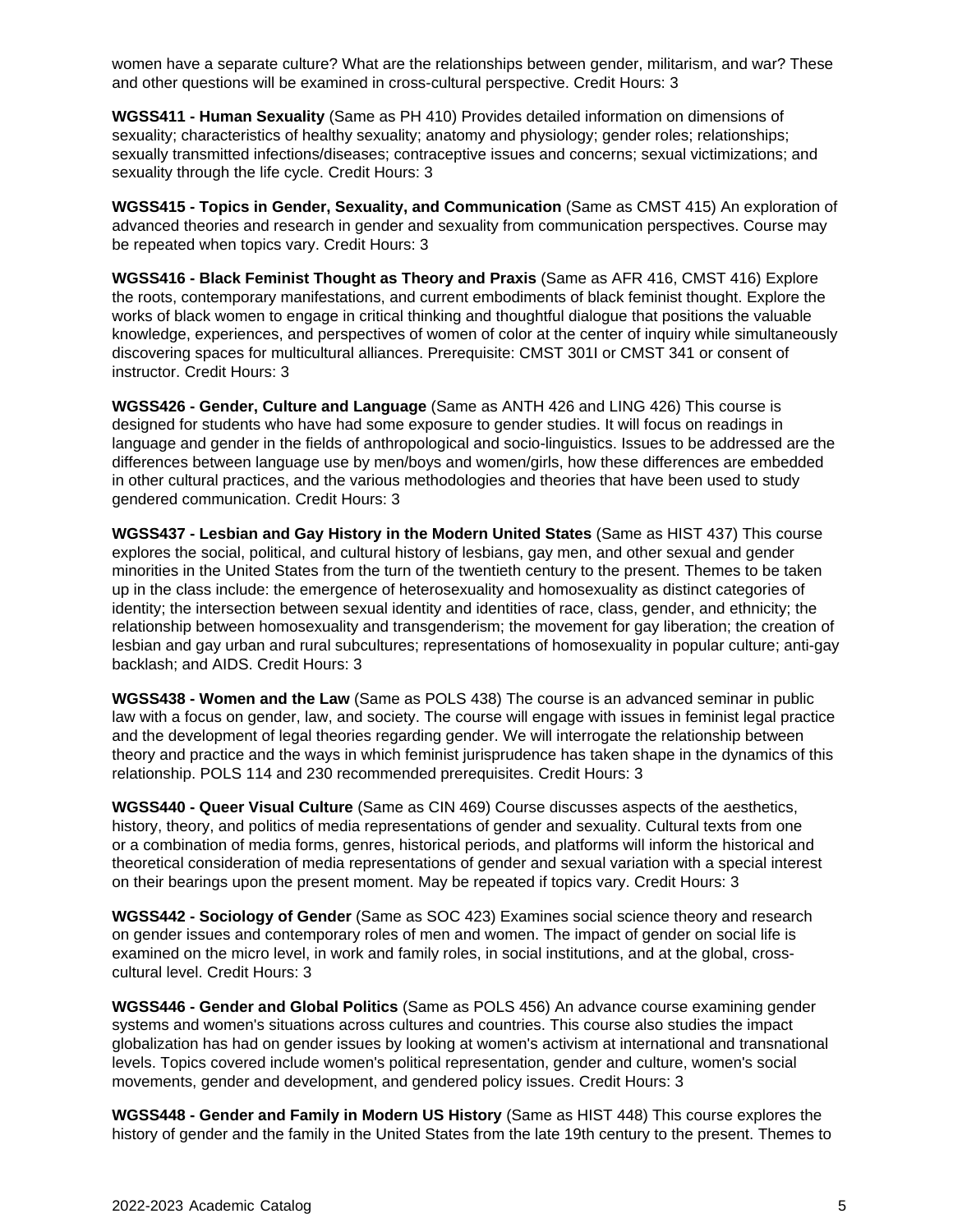be explored include: the family and the state, motherhood, race and family life, and the role of the "family" in national politics. Credit Hours: 3

**WGSS449 - Advanced Human Sexuality** (Same as PHSL 450) Advanced, comprehensive course intended to supplement and expand the critical examination of topics covered in PHSL 320, Reproduction and Sexuality. The objectives of this class are to examine the physiological and behavioral basis of human reproduction and sexuality. Examining how humans reproduce from a physiological perspective including all aberrations and clinically relevant dysfunctions, as well as, the spectrum of human sexual behaviors including typical and atypical sexual behavior, paraphilias, and diversity of human relationships. Prerequisite: PHSL 320. Credit Hours: 3

**WGSS450A - Women in Music** (Same as MUS 450A) Explores the creative contributions of women in music, examining women's participation across a range of genres, cultural/geographic areas, and time periods. Restricted to junior/senior/graduate music major or consent of instructor. Credit Hours: 3

**WGSS452A - Traditions of Uppity Women's Blues** (Same as AFR 452A and MUS 452A) Examines the tradition of "uppity" women's blues from the so-called "classic" blues singers of the 19th century (Gertrude "Ma" Rainey, Bessie Smith, Ida Cox, etc.) to the contemporary blues of Saffire, Denise LaSalle and others. Explores ways blues women challenge conventions of gender and sexuality, racism, sexism, classism, and homophobia. Restricted to junior/senior/graduate music major or consent of instructor. Credit Hours: 3

**WGSS456A - Feminist Philosophy** (Same as PHIL 446A) A general survey of feminist theory and philosophical perspectives. Credit Hours: 3

**WGSS456B - Special Topics in Feminist Philosophy** (Same as PHIL 446B) A special area in feminist philosophy explored in depth, such as Feminist Ethics, French Feminism, Feminist Philosophy of Science, etc. Credit Hours: 3

**WGSS456C - Women Philosophers** (Same as PHIL 446C) Explores the work of one or more specific women philosophers, for example Hannah Arendt, Simone DeBeauvoir, etc. Credit Hours: 3

**WGSS464 - Audio Documentary & Diversity** (Same as RTD 464) The purpose of this course is the creation of short and long form audio documentaries by students, regardless of production background. It will introduce students to basic production techniques and diversity considerations during the making of a documentary. This course uses qualitative methods to investigate an issue or document an event, with an emphasis on observation and interview techniques. Topics will explore the role of gender, race, ethnicity, and class during the planning, gathering, and production stages of the documentary. Course open to nonmajors. Lab fee: \$55. Credit Hours: 3

**WGSS465 - History of Sexuality** (Same as HIST 465) Comprehensive survey of sexuality from the early modern period to the present. Examines social trends, politics, and cultural debates over various forms of sexuality. Students will engage in discussion, research, and writing. Emphasis varies by instructor. Credit Hours: 3

**WGSS470 - College Student Sexuality** (Same as EAHE 470) Seminar designed to provide students with a strong grounding in the field of college student sexuality and sexual identity, covering the lived experiences of U.S. college students, the construction of sexualized collegiate identities through U.S. history, and how institutions of higher education have attempted to regulate, control, and (intentionally as well as inadvertently) effect college student sexuality. Credit Hours: 3

**WGSS475 - College Student Masculinities** A readings-based seminar covering theories and concepts of masculinity as demonstrated by collegiate men in the United States. The readings in this course cover cultural as well as identity elements of what being a "college man" means (and how that definition has changed over time and contexts). The readings cover historical, theoretical and empirical research on collegiate men and masculinity. Prerequisite: WGSS 403 or consent of the instructor. Credit Hours: 3

**WGSS476 - Women, Crime, and Justice** (Same as CCJ 460 and SOC 461) A study of women as offenders, as victims, and as workers in the criminal justice system. Credit Hours: 3

**WGSS489 - Women, State and Religion in the Middle East** (Same as HIST 489) Following an introduction to the question of women in Islamic law and Islamic History, this course will examine